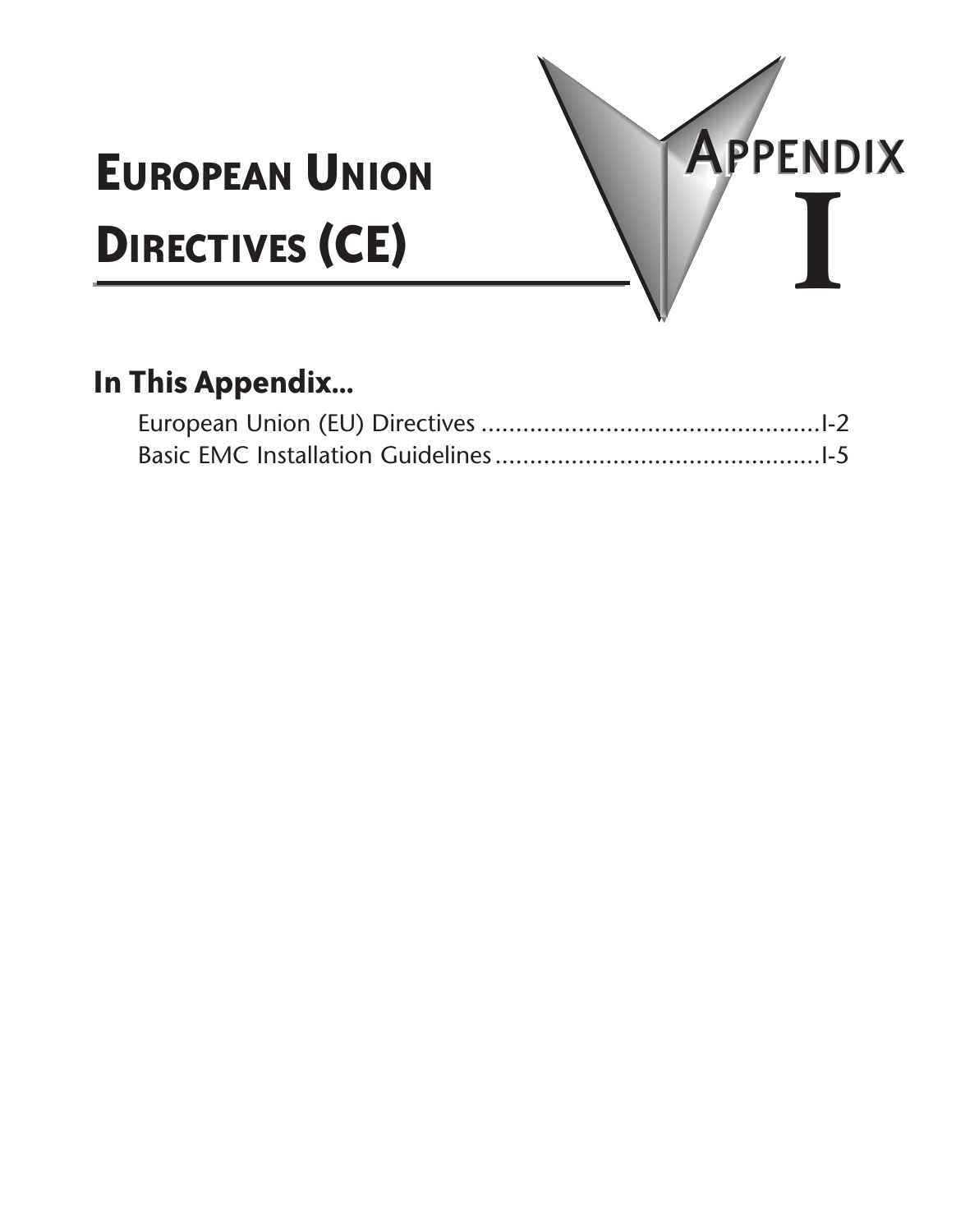# **European Union (EU) Directives**



*NOTE: The information contained in this section is intended as a guideline and is based on our interpretation of the various standards and requirements. Since the actual standards are issued by other parties, and in some cases governmental agencies, the requirements can change over time without advance warning or notice. Changes or additions to the standards can possibly invalidate any part of the information provided in this section.*

This area of certification and approval is absolutely vital to anyone who wants to do business in Europe. One of the key tasks that faced the EU member countries and the European Economic Area (EEA) was the requirement to bring several similar yet distinct standards together into one common standard for all members. The primary purpose of a single standard was to make it easier to sell and transport goods between the various countries and to maintain a safe working and living environment. The Directives that resulted from this merging of standards are now legal requirements for doing business in Europe. Products that meet these Directives are required to have a CE mark to signify compliance.

# **Member Countries**

As of January 1, 2015, the members of the EU are Austria, Belgium, Bulgaria, Croatia, Republic of Cyprus, Czech Republic, Denmark, Estonia, Finland, France, Germany, Greece, Hungary, Ireland, Italy, Latvia, Lithuania, Luxembourg, Malta, Netherlands, Poland, Portugal, Romania, Slovakia, Slovenia, Spain, Sweden, and United Kingdom. Iceland, Liechtenstein, and Norway together with the EU members make up the European Economic Area (EEA) and all are covered by the Directives.

# **Applicable Directives**

There are several Directives that apply to our products. Directives may be amended, or added, as required.

- **Electromagnetic Compatibility (EMC) Directive**  this Directive attempts to ensure that devices, equipment, and systems have the ability to function satisfactorily in an electromagnetic environment without introducing intolerable electromagnetic disturbance to anything in that environment.
- **Machinery Safety Directive** this Directive covers the safety aspects of the equipment, installation, etc. There are several areas involved, including testing standards covering both electrical noise immunity and noise generation.
- **Low Voltage Directive (LVD)** this Directive is also safety related and covers electrical equipment that has voltage ranges of 50–1000VAC and/or 75–1500VDC.
- **Battery Directive** this Directive covers the production, recycling, and disposal of batteries.

# **Compliance**



*NOTE: As of July 22, 2017 ROHS has been added as an additional requirement for CE Compliance per Directive 2011/65/EU. All products bearing the CE mark must be ROHS compliant.* 

Certain standards within each Directive already require mandatory compliance. The EMC Directive, which has gained the most attention, became mandatory as of January 1, 1996. The Low Voltage Directive became mandatory as of January 1, 1997.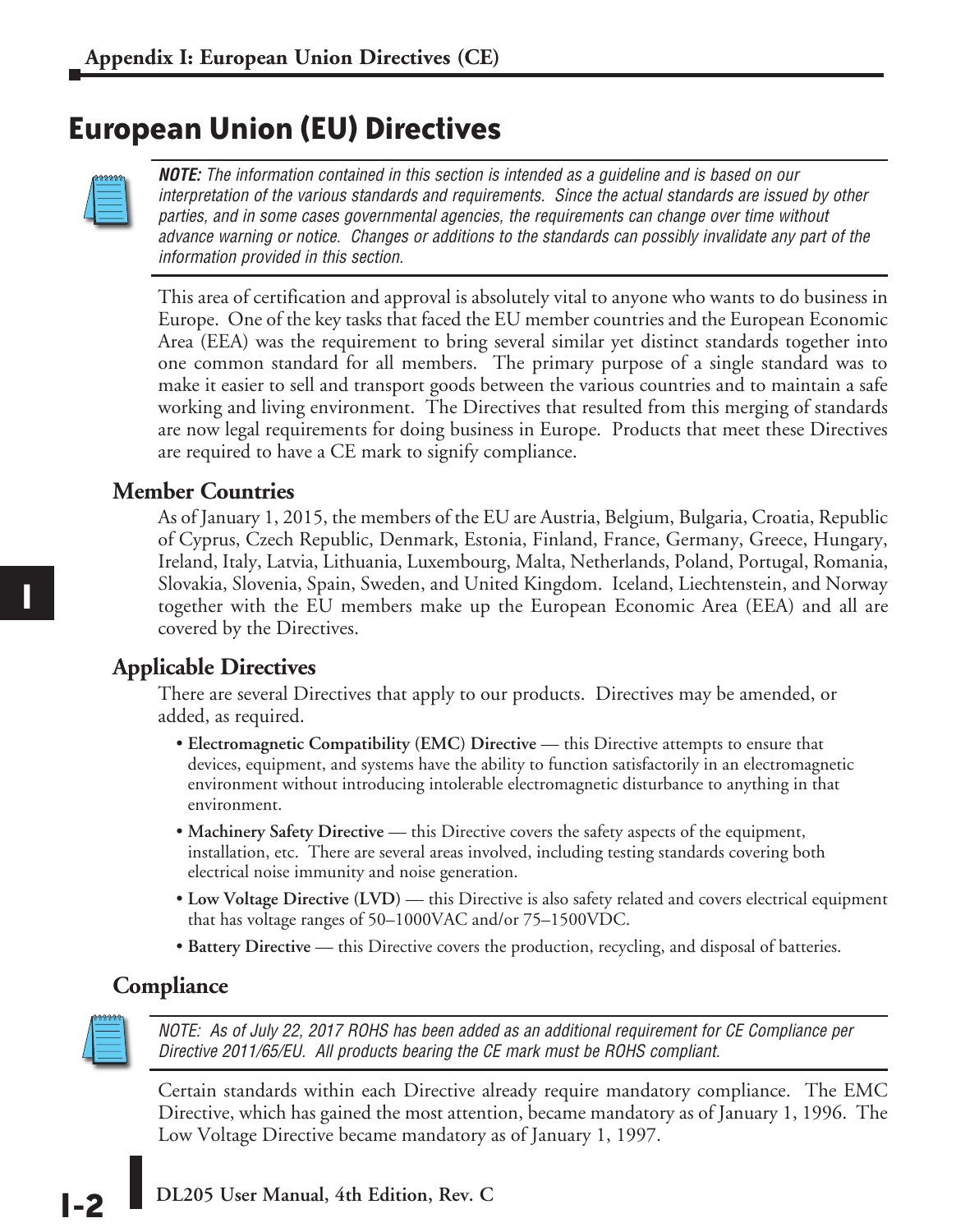Ultimately, we are all responsible for our various pieces of the puzzle. As manufacturers, we must test our products and document any test results and/or installation procedures that are necessary to comply with the Directives. As an end user, you are responsible for installing the products applying "good engineering practices" and in a manner which will ensure compliance is maintained. You are also responsible for testing any combinations of products that may (or may not) comply with the Directives when used together. The end user of the products must comply with any Directives that may cover maintenance, disposal, etc. of equipment or various components. *Although we strive to provide the best assistance available, it is impossible for us to test all possible configurations of our products with respect to any specific Directive. Because of this, it is ultimately your responsibility to ensure that your machinery (as a whole) complies with these Directives and to keep up with applicable Directives and/or practices that are required for compliance.*

This then is the product specific standard for CPUs and covers the low voltage and EMC directives as required for European CE certification. This standard has many tests together with test procedures and limits, but also references the below standards for some tests.

| <b>IEC</b><br>60068              | <b>IEC</b><br>60417                                                                                          | <b>IEC</b><br>60664                 | <b>IEC</b><br>60695              | <b>IEC</b><br>60707 | <b>IEC</b><br>60947     | <b>IEC</b><br>60950 | <b>IEC</b><br>61000       | <b>IEC</b><br>61010 |  |
|----------------------------------|--------------------------------------------------------------------------------------------------------------|-------------------------------------|----------------------------------|---------------------|-------------------------|---------------------|---------------------------|---------------------|--|
| $-2-1:1990$<br>Part 2 Test A     | All Parts                                                                                                    | $-1:1992$<br>Part 1                 | $-2-1$<br>(all sheets)<br>Part 2 | :1999               | $-5-1:1997$<br>Part 5-1 | $-1:2001$<br>Part 1 | $-4-2:1995$<br>Part 4-2   | $-1:2001$<br>Part 1 |  |
| $-2 - 2:1974$<br>Part 2 Test B   |                                                                                                              | $-3:1992$                           |                                  |                     | $-7-1:2002$<br>Part 7-1 |                     | $-4-3:2002$<br>Part 4-3   |                     |  |
| $-2 - 6:1995$<br>Part 2: Test Fc |                                                                                                              |                                     |                                  |                     |                         |                     | $-4-4:1995$               |                     |  |
| $-2 - 6:1995$<br>Part 2: Test Fc |                                                                                                              | <b>CISPR</b><br>11:1999             |                                  |                     |                         |                     | $-4-5:1995$<br>Part 4-5   |                     |  |
| $-2 - 14:1984$<br>Part 2 Test N  |                                                                                                              | <b>CISPR</b><br>16-1:1999<br>Part 1 |                                  |                     |                         |                     | $-4 - 6:1996$<br>Part 4-6 |                     |  |
| $-2 - 27:1987$<br>Part 2 Test Ea |                                                                                                              | <b>CISPR</b><br>16-2:1999<br>Part 2 |                                  |                     |                         |                     | $-4 - 8:1993$<br>Part 4-8 |                     |  |
| $-2 - 30:1980$<br>Part 2 Test Db |                                                                                                              |                                     |                                  |                     |                         |                     | $-4-12:1995$<br>Part 4-12 |                     |  |
| $-2 - 31:1969$<br>Part 2 Test Ec | For undated references, the latest edition of the referenced<br>document (including any amendments) applies. |                                     |                                  |                     |                         |                     |                           |                     |  |
| $-2 - 32:1975$<br>Part 2 Test Ed |                                                                                                              |                                     |                                  |                     |                         |                     |                           |                     |  |

The BRX system, manufactured by HOST Engineering, when properly installed and used, conforms to the Electromagnetic Compatibility (EMC), Low Voltage Directive, and Machinery Directive requirements of the following standards:

- **Product Specific Standard for Programmable Controllers**
- EN61131–2:2003 Programmable controllers, equipment requirements and tests.
- **Warning on Electrostatic Discharge (ESD)**

We recommend that all personnel take necessary precautions to avoid the risk of transferring static charges within the control cabinet and provide clear warnings and instructions on the cabinet exterior. Such precautions may include the use of earth straps, grounding mats and similar staticcontrol devices, or the powering off of the equipment inside the enclosure before the door is opened.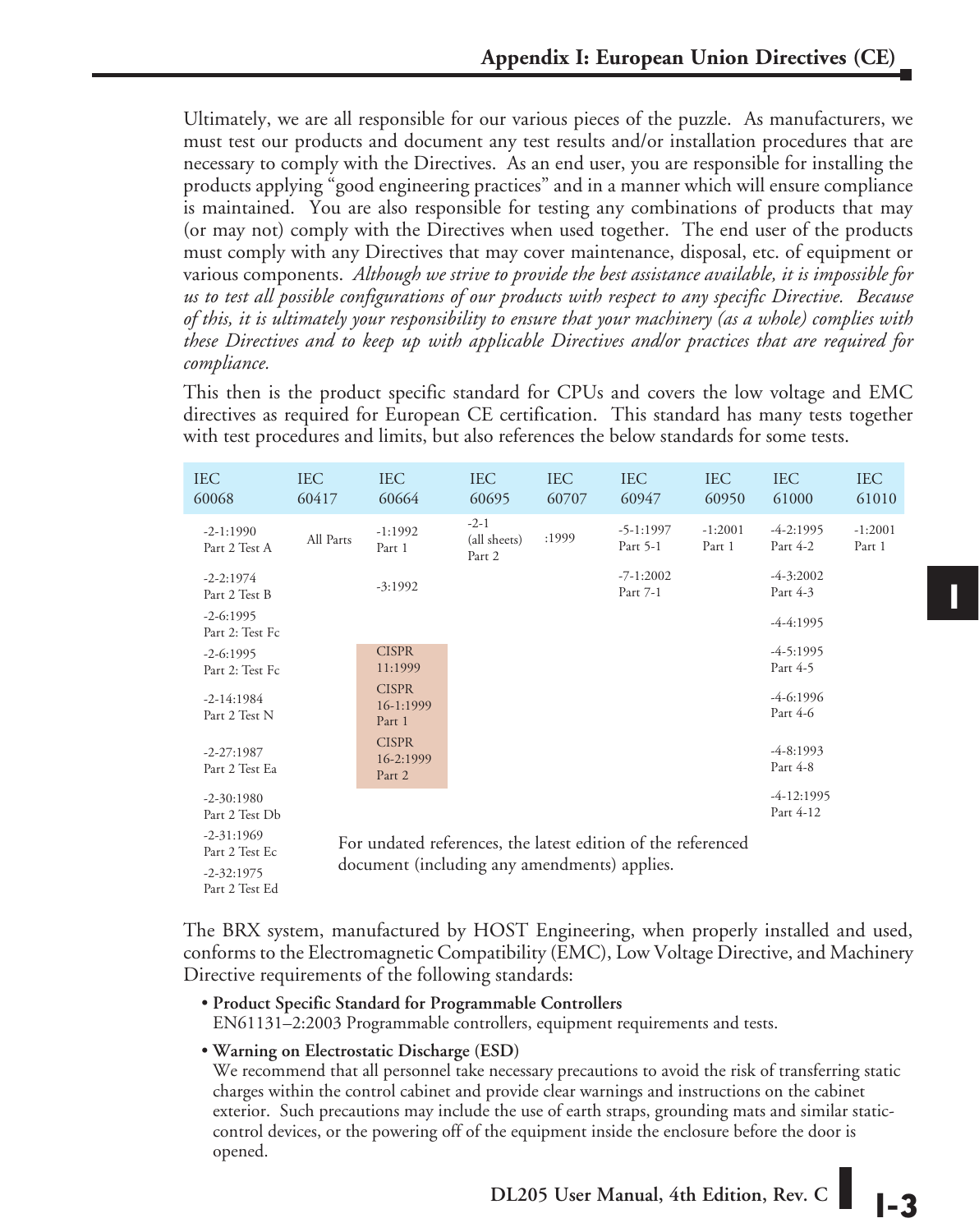• **Warning on Radio Interference (RFI)**

This is a class A product. In a domestic environment this product may cause radio interference in which case the user may be required to take adequate preventative measures.

# **General Safety**

- External switches, circuit breaker or external fusing are required for these devices.
- The switch or circuit breaker should be mounted near the programmable controller equipment.

#### **Special Installation Manual**

The installation requirements to comply with the requirements of the Machinery Directive, EMC Directive and Low Voltage Directive are slightly more complex than the normal installation requirements found in the United States. To help with this, we have published a special manual which you can order or download from our website:

• **DA–EU–M** – EU Installation Manual that covers special installation requirements to meet the EU Directive requirements. Refer to this manual for updated information.

#### **Other Sources of Information**

Although the EMC Directive gets the most attention, other basic Directives such as the Machinery Directive and the Low Voltage Directive, also place restrictions on the control panel builder. Because of these additional requirements it is recommended that the following publications be purchased and used as guidelines:

- BSI publication BS TH 42073: November 2000 covers the safety and electrical aspects of the Machinery Directive
- EN 60204–1:2006 Safety of Machinery; General electrical requirements for machinery, including Low Voltage and EMC considerations
- IEC 61000–5–2: EMC earthing and cabling requirements
- IEC 61000–5–1: EMC general considerations

It may be possible for you to obtain this information locally; however, the official source of applicable Directives and related standards is:

Publications Office 2, rue Mercier 2985 Luxembourg LUXEMBOURG

Quickest contact is via the web at:

**http://ec.europa.eu/growth/single-market/european-standards/harmonised-standards**.

Another source is the British Standards Institution at:

British Standards Institution – Sales Department, Linford Wood:

Milton Keynes, MK14 6LE, United Kingdom.

The quickest contact is via the web at www.bsigroup.com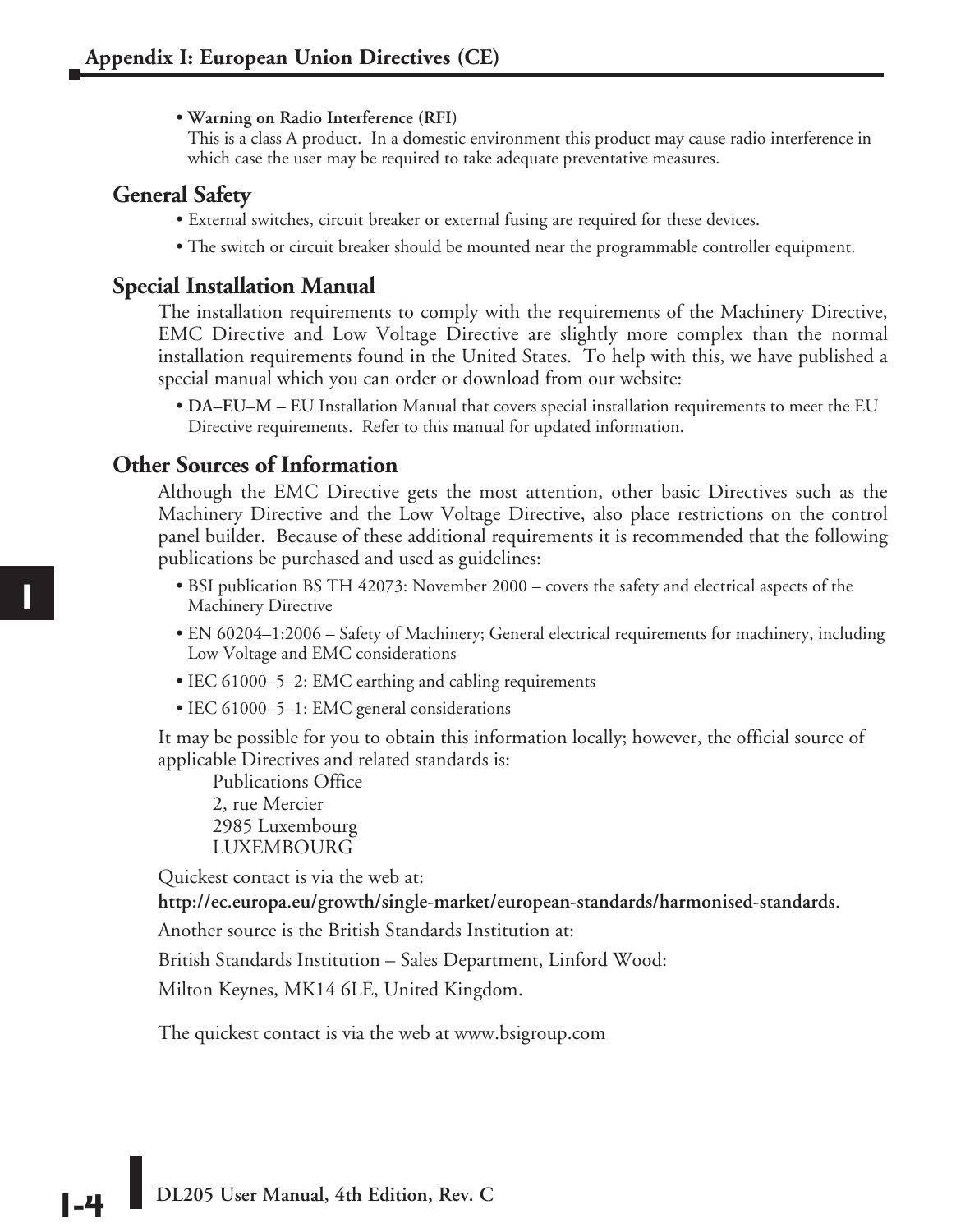# **Basic EMC Installation Guidelines**

# **Enclosures**

The following diagram illustrates good engineering practices supporting the requirements of the Machinery and Low Voltage Directives. House all control equipment in an industrystandard, lockable steel enclosure and use metallic conduit for wire runs and cables.



# **Electrostatic Discharge (ESD)**

We specify in all declarations of conformity that our products are installed inside an industrial enclosure using metallic conduit for external wire runs; therefore, we test the products in a typical enclosure. However, we would like to point out that although our products operate normally in the presence of ESD, this is only the case when mounted within an enclosed industrial control cabinet. When the cabinet is open during installation or maintenance, the equipment and or programs may be at risk of damage from ESD carried by personnel.

We therefore recommend that all personnel take necessary precautions to avoid the risk of transferring static electricity to components inside the control cabinet. If necessary, clear warnings and instructions should be provided on the cabinet exterior, such as recommending the use of earth straps of similar devices, or the powering off of equipment inside the enclosure.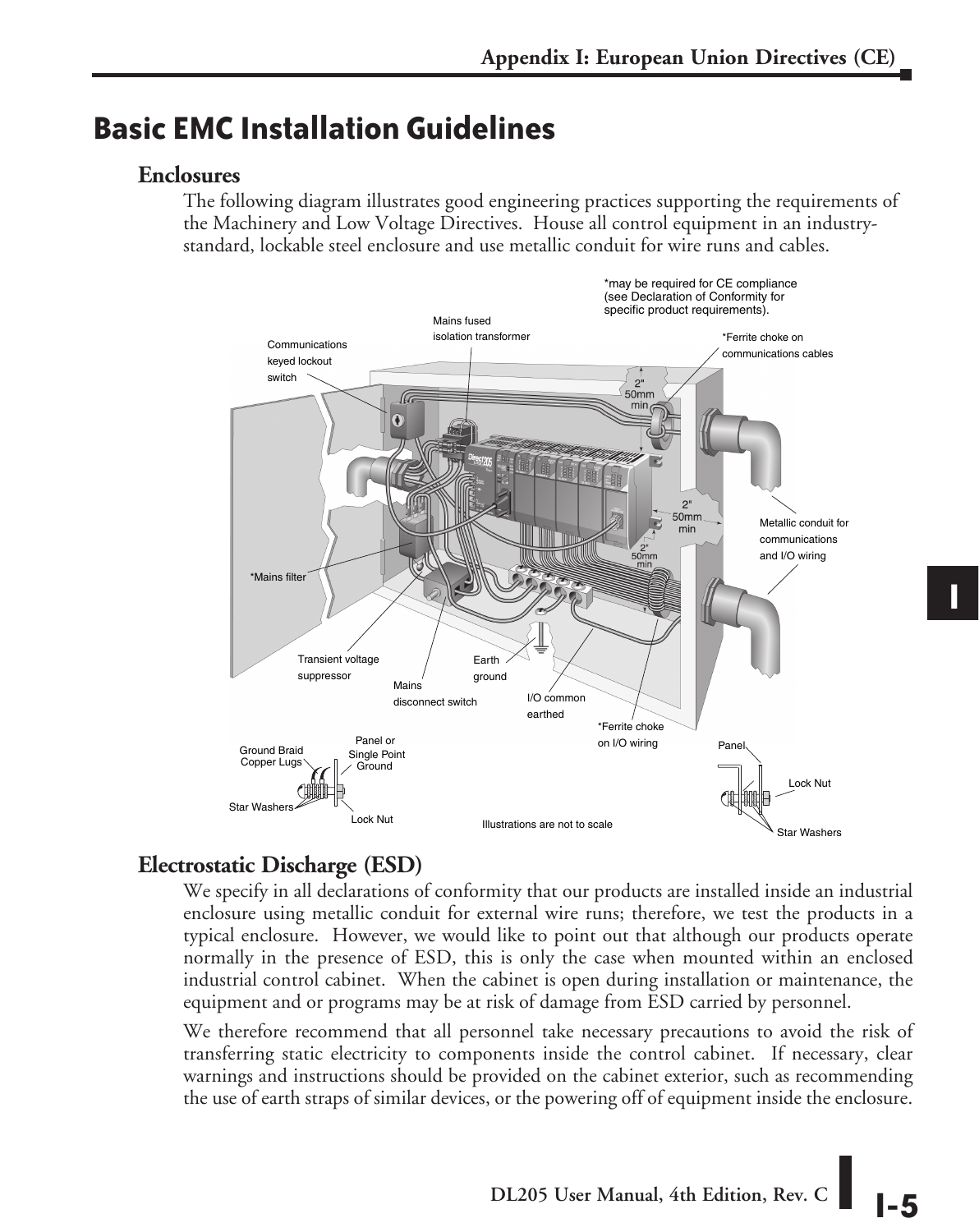# **AC Mains Filters**

The DL205 AC powered base power supplies require extra mains filtering to comply with the EMC Directive on conducted RF emissions. All PLC equipment has been tested with filters from Schaffner, which reduce emissions levels if the filters are properly grounded (earth ground). A filter with a current rating suitable to supply all PLC power supplies and AC input modules should be selected. We suggest the FN2080 for DL205 systems.



*NOTE: Very few mains filters can reduce problem emissions to negligible levels. In some cases, filters may increase conducted emissions if not properly matched to the problem emissions.*

#### **Suppression and Fusing**

In order to comply with the fire risk requirements of the Low Voltage and Machinery Directive electrical standards (EN 61010–1 and EN 60204–1), by limiting the power into "unlimited" mains circuits with power leads reversed, it is necessary to fuse both AC and DC supply inputs. You should also install a transient voltage suppressor across the power input connections of the PLC. Choose a suppressor such as a metal oxide varistor with a rating of 275VAC working voltage for 230V nominal supplies (150VAC working voltage for 115V supplies) and high energy capacity (e.g., 140 joules).

Transient suppressors must be protected by fuses, and the capacity of the transient suppressor must be greater than the blow characteristics of the fuses or circuit breakers to avoid a fire risk. A recommended AC supply input arrangement for Koyo PLCs is to use twin 3 amp TT fused terminals with fuse blown indication, such as DINnectors DN–F10L terminals, or twin circuit breakers, wired to a Schaffner FN2010 filter or equivalent, with high energy transient suppressor soldered directly across the output terminals of the filter. PLC system inputs should also be protected from voltage impulses by deriving their power from the same fused, filtered, and surge-suppressed supply.

#### **Internal Enclosure Grounding**

A heavy-duty star earth terminal block should be provided in every cubicle for the connection of all earth ground straps, protective earth ground connections, mains filter earth ground wires, and mechanical assembly earth ground connections. This should be installed to comply with safety and EMC requirements, local standards, and the requirements found in IEC 1000–5–2. The Machinery Directive also requires that the common terminals of PLC input modules, and common supply side of loads driven from PLC output modules, should be connected to the protective earth ground terminal.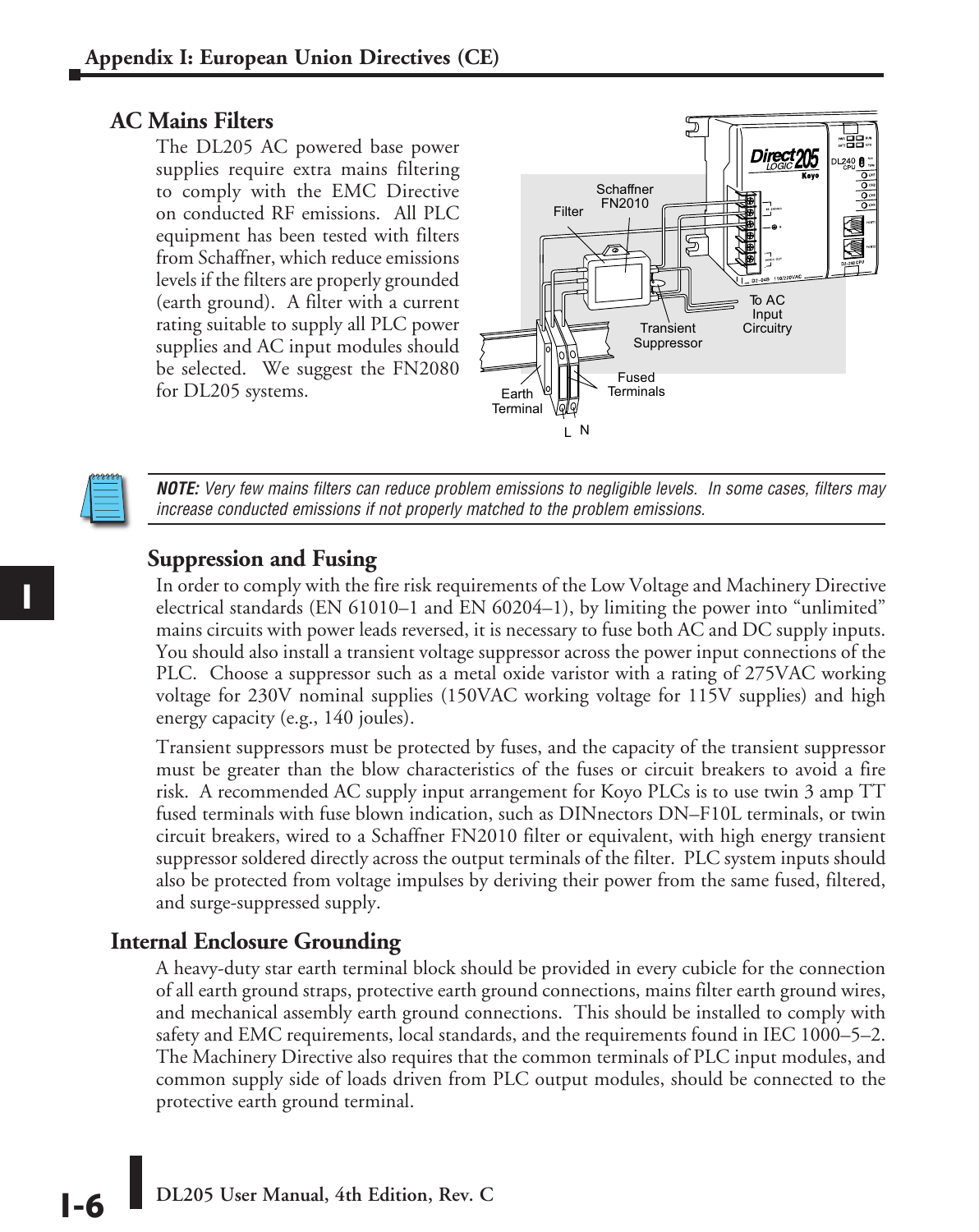# **Equipotential Grounding**



Adequate site earth grounding must be provided for equipment containing modern electronic circuitry. The use of isolated earth electrodes for electronic systems is forbidden in some countries. Make sure you check any requirements for your particular destination. IEC 1000– 5–2 covers equipotential bonding of earth grids adequately, but special attention should be given to apparatus and control cubicles that contain I/O devices, remote I/O racks, or have inter-system communications with the primary PLC system enclosure. An equipotential bond wire must be provided alongside all serial communications cables, and to any separate items of the plant which contain I/O devices connected to the PLC. The diagram shows an example of four physical locations connected by a communications cable.



# **Communications and Shielded Cables**

Good quality 24AWG minimum twisted-pair shielded cables, with overall foil and braid shields, are recommended for analog cabling and communications cabling outside of the PLC enclosure. To date, it has been a common practice to only provide an earth ground for one end of the cable shield in order to minimize the risk of noise caused by earth ground loop currents between apparatus. The procedure of only grounding one end, which primarily originated as a result of trying to reduce hum in audio systems, is no longer applicable to the complex industrial environment. Shielded cables are also efficient emitters of RF noise from the PLC system, and can interact in a parasitic manner in networks and between multiple sources of interference.

DL205 User Manual, 4th Edition, Rev. C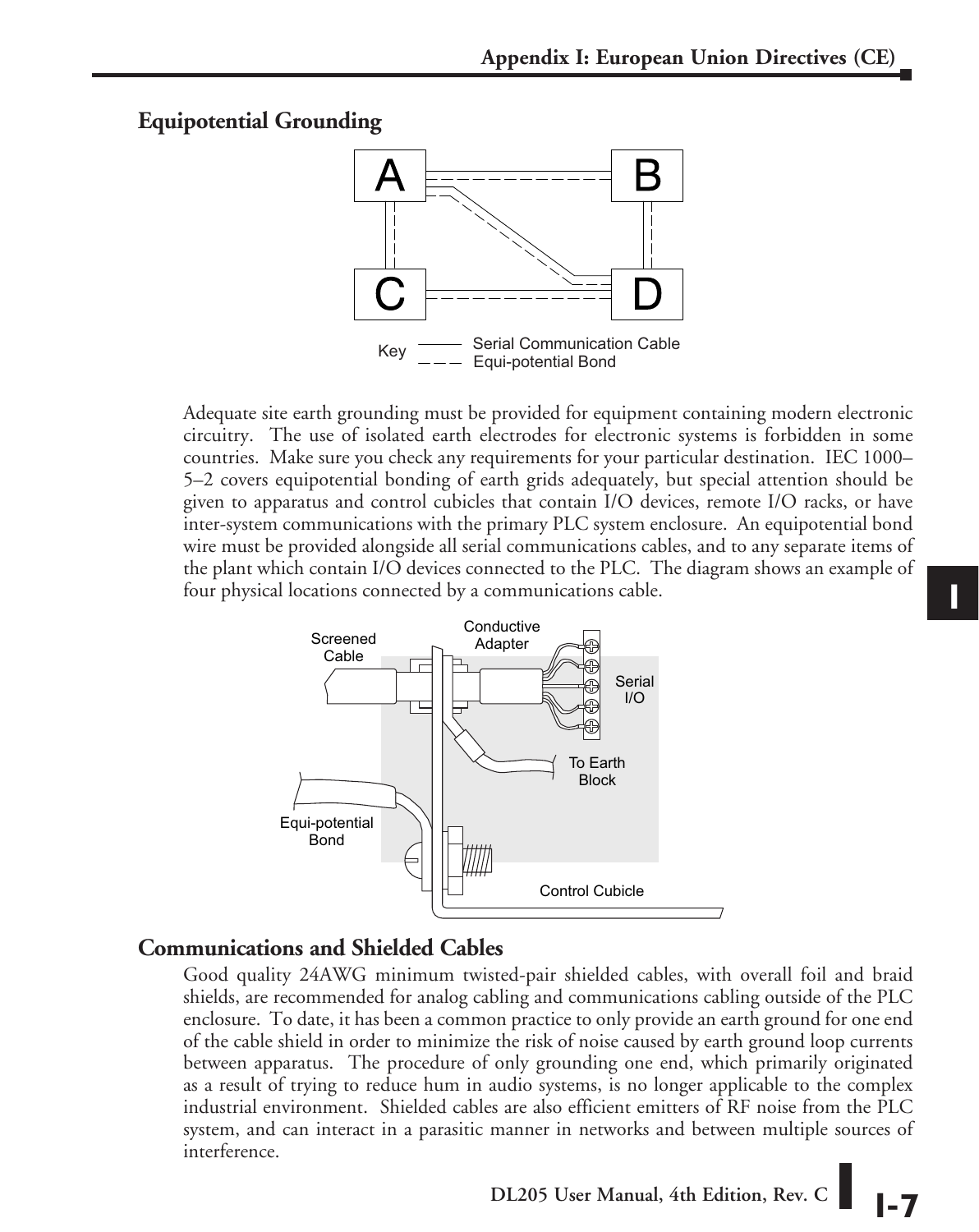The recommendation is to use shielded cables as electrostatic "pipes" between apparatus and systems, and to run heavy gauge equipotential bond wires alongside all shielded cables. When a shielded cable runs through the metallic wall of an enclosure or machine, it is recommended in IEC 1000–5–2 that the shield should be connected over its full perimeter to the wall, preferably using a conducting adapter, and not via a pigtail wire connection to an earth ground bolt. Shields must be connected to every enclosure wall or machine cover that they pass through.

#### **Analog and RS232 Cables**

Providing an earth ground for both ends of the shield for analog circuits provides the perfect electrical environment for the twisted pair cable as the loop consists of signal and return, in a perfectly balanced circuit arrangement, with connection to the common of the input circuitry made at the module terminals. RS232 cables are handled in the same way.

#### **Multi-drop Cables**

RS422 twin twisted pair and RS485 single twisted pair cables also require a 0V link, which has often been provided in the past by the cable shield. It is now recommended that you use triple twisted pair cabling for RS422 links, and twin twisted pair cable for RS485 links. This is because the extra pair can be used as the 0V inter-system link. With loop DC power supplies earth grounded in both systems, earth loops are created in this manner via the inter-system 0v link. The installation guides encourage earth loops, which are maintained at a low impedance by using heavy equipotential bond wires. **To account for non–European installations using single-end earth grounds, and sites with far from ideal earth ground characteristics, we recommend the addition of 100 ohm resistors at each 0V link connection in network and communications cables.**



#### **Shielded Cables within Enclosures**

When you run cables between PLC items within an enclosure that also contains susceptible electronic equipment from other manufacturers, remember that these cables may be a source of RF emissions. There are ways to minimize this risk. Standard data cables connecting PLCs and/or operator interfaces should be routed well away from other equipment and its associated cabling. You can make special serial cables where the cable shield is connected to the enclosure's earth ground at both ends, the same way that external cables are connected.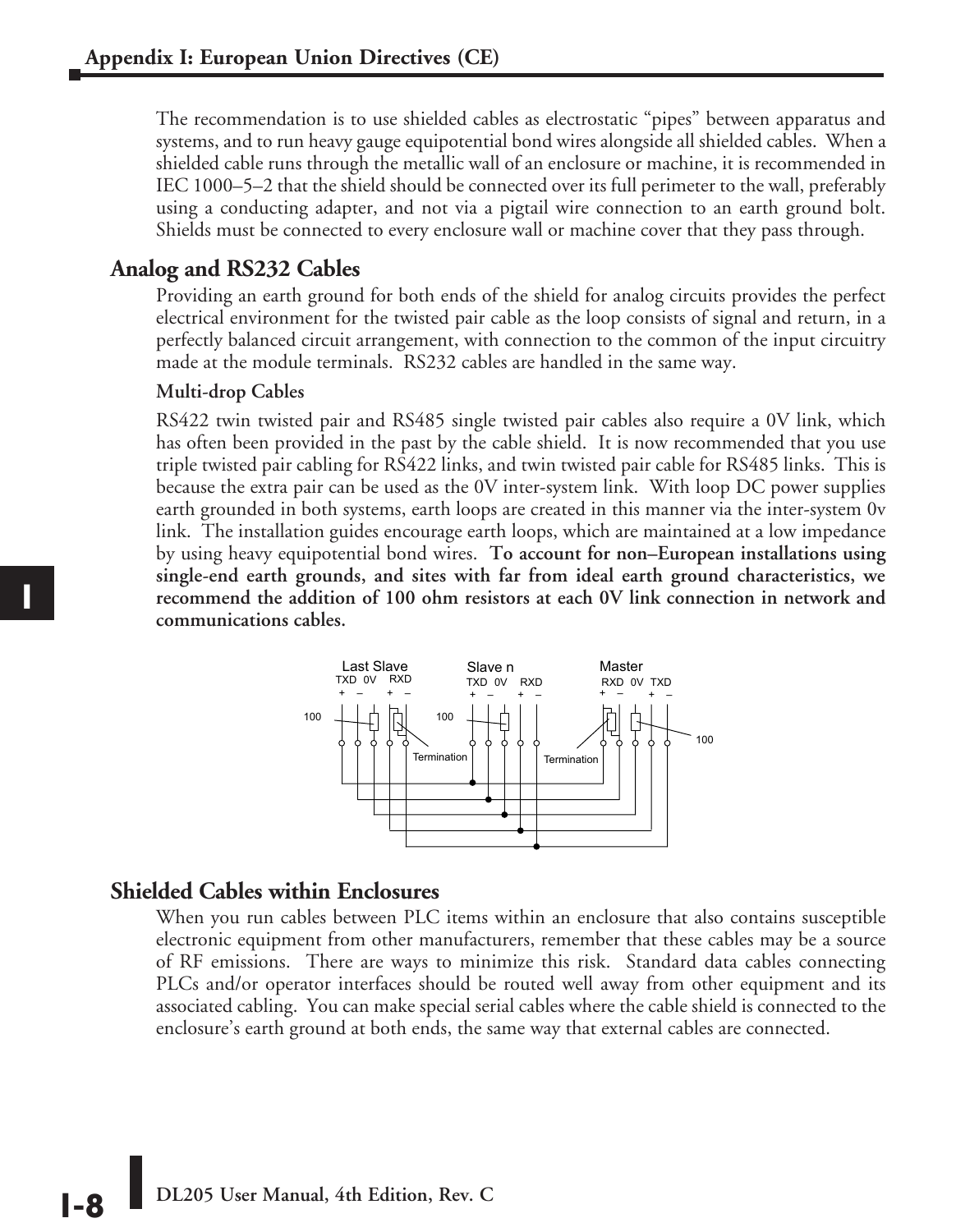# **Analog Modules and RF Interference**

All Automationdirect products are tested to withstand field strength levels up to 10V/m, which is the maximum required by the relevant EU standards. While all products pass this test, analog modules will typically exhibit deviations of their readings. This is quite normal; however, systems designers should be aware of this and plan accordingly.

When assembling a control system using analog modules, these issues must be adhered to and should be integrated into the system design. This is the responsibility of the system builder/ commissioner.

### **Network Isolation**

For safety reasons, it is a specific requirement of the Machinery Directive that a keyswitch must be provided that isolates any network input signal during maintenance, so that remote commands cannot be received that could result in the operation of the machinery. The FA– ISOCON does not have a keyswitch! Use a keylock and switch on your enclosure which, when open, removes power from the FA–ISOCON. To avoid the introduction of noise into the system, any keyswitch assembly should be housed in its own earth grounded steel box and the integrity of the shielded cable must be maintained.

Again, for further information on EU directives, we recommend that you get a copy of our EU Installation Manual (DA–EU–M). Also, if you are connected to the World Wide Web, you can check the EU Commission's official site at: http://ec.europa.eu/index\_en.htm.

# **DC Powered Versions**

Due to slightly higher emissions radiated by the DC powered versions of the DL205, and the differing emissions performance for different DC supply voltages, the following stipulations must be met:

- The PLC must be housed within a metallic enclosure with a minimum number of orifices.
- I/O and communications cabling exiting the cabinet must be contained within metallic conduit/trunking.